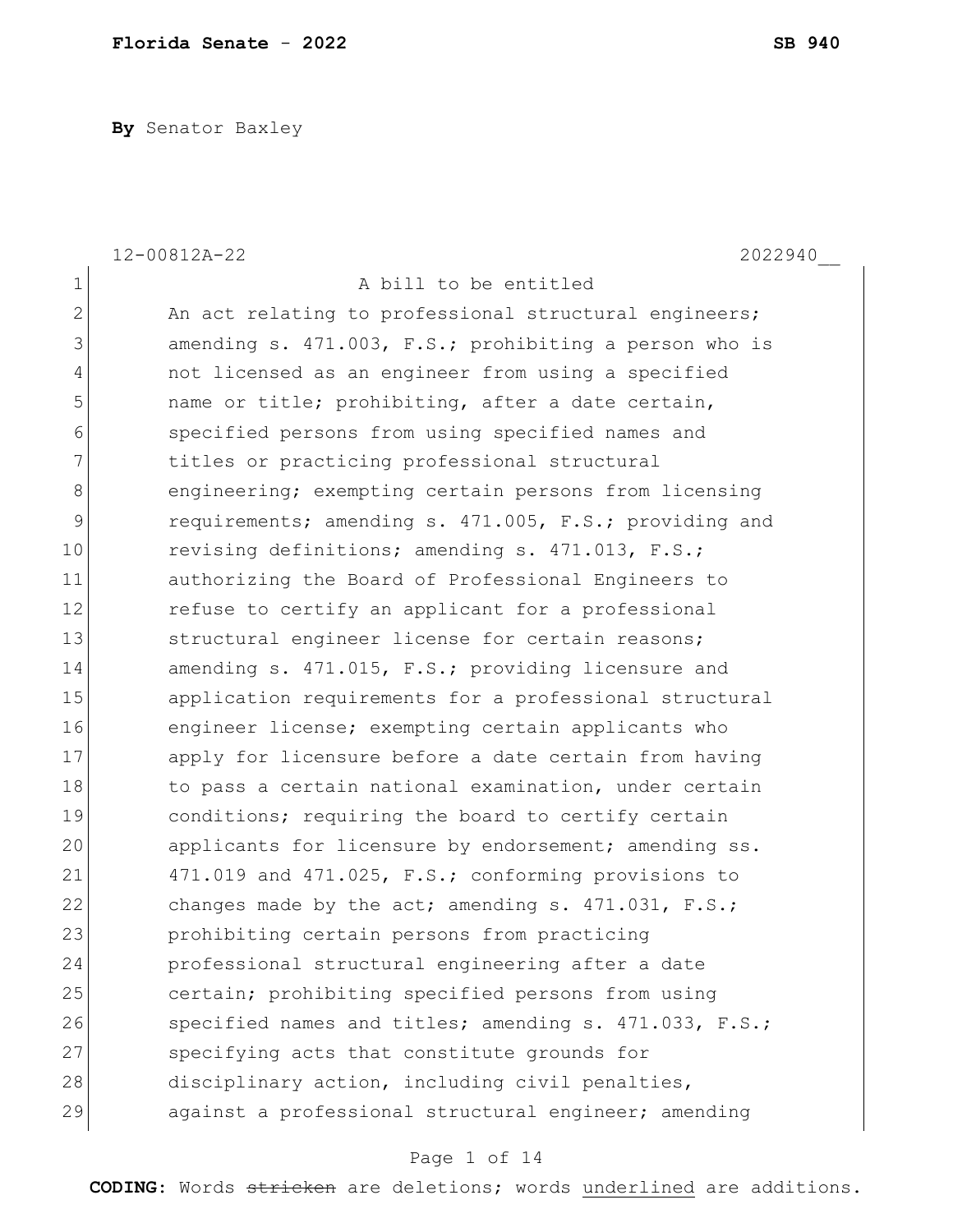|    | 2022940<br>12-00812A-22                                          |  |  |  |  |  |  |  |  |  |  |
|----|------------------------------------------------------------------|--|--|--|--|--|--|--|--|--|--|
| 30 | ss. 471.037 and 471.0385, F.S.; conforming provisions            |  |  |  |  |  |  |  |  |  |  |
| 31 | to changes made by the act; providing an effective               |  |  |  |  |  |  |  |  |  |  |
| 32 | date.                                                            |  |  |  |  |  |  |  |  |  |  |
| 33 |                                                                  |  |  |  |  |  |  |  |  |  |  |
| 34 | Be It Enacted by the Legislature of the State of Florida:        |  |  |  |  |  |  |  |  |  |  |
| 35 |                                                                  |  |  |  |  |  |  |  |  |  |  |
| 36 | Section 1. Subsections (1) and (2) of section 471.003,           |  |  |  |  |  |  |  |  |  |  |
| 37 | Florida Statutes, are amended to read:                           |  |  |  |  |  |  |  |  |  |  |
| 38 | 471.003 Qualifications for practice; exemptions.-                |  |  |  |  |  |  |  |  |  |  |
| 39 | (1) (a) No person other than a duly licensed engineer shall      |  |  |  |  |  |  |  |  |  |  |
| 40 | practice engineering or use the name or title of "licensed       |  |  |  |  |  |  |  |  |  |  |
| 41 | engineer," "professional engineer," or "registered engineer" or  |  |  |  |  |  |  |  |  |  |  |
| 42 | any other title, designation, words, letters, abbreviations, or  |  |  |  |  |  |  |  |  |  |  |
| 43 | device tending to indicate that such person holds an active      |  |  |  |  |  |  |  |  |  |  |
| 44 | license as an engineer in this state.                            |  |  |  |  |  |  |  |  |  |  |
| 45 | (b) Effective March 1, 2024, only a person who is a duly         |  |  |  |  |  |  |  |  |  |  |
| 46 | licensed professional structural engineer shall engage in the    |  |  |  |  |  |  |  |  |  |  |
| 47 | practice of professional structural engineering or use the name  |  |  |  |  |  |  |  |  |  |  |
| 48 | or title of "licensed structural engineer," "professional        |  |  |  |  |  |  |  |  |  |  |
| 49 | structural engineer," or "registered structural engineer" or any |  |  |  |  |  |  |  |  |  |  |
| 50 | other title, designation, words, letters, abbreviations, or      |  |  |  |  |  |  |  |  |  |  |
| 51 | device tending to indicate that such person holds an active      |  |  |  |  |  |  |  |  |  |  |
| 52 | license as a professional structural engineer in this state.     |  |  |  |  |  |  |  |  |  |  |
| 53 | (2) The following persons are not required to be licensed        |  |  |  |  |  |  |  |  |  |  |
| 54 | under the provisions of this chapter as a licensed engineer or a |  |  |  |  |  |  |  |  |  |  |
| 55 | licensed professional structural engineer:                       |  |  |  |  |  |  |  |  |  |  |
| 56 | (a) Any person practicing engineering for the improvement        |  |  |  |  |  |  |  |  |  |  |
| 57 | of, or otherwise affecting, property legally owned by her or     |  |  |  |  |  |  |  |  |  |  |
| 58 | him, unless such practice involves a public utility or the       |  |  |  |  |  |  |  |  |  |  |

# Page 2 of 14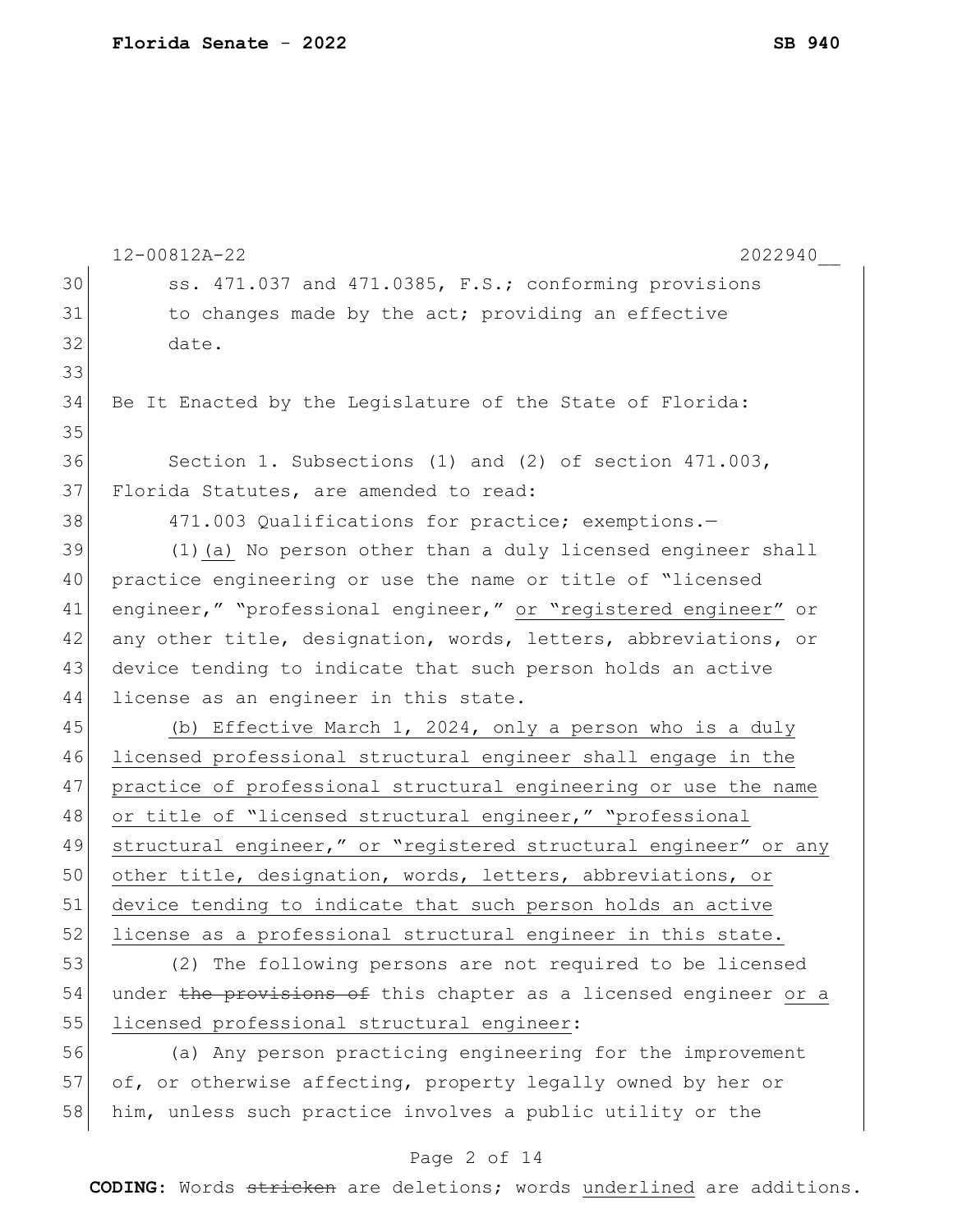12-00812A-22 2022940\_\_ 59 public health, safety, or welfare or the safety or health of 60 employees. This paragraph may shall not be construed as 61 authorizing the practice of engineering through an agent or 62 employee who is not duly licensed under the provisions of this 63 chapter.  $64$  (b)1. A person acting as a public officer employed by any 65 state, county, municipal, or other governmental unit of this 66 state when working on any project the total estimated cost of 67 which is \$10,000 or less. 68 2. Persons who are employees of any state, county, 69 municipal, or other governmental unit of this state and who are 70 the subordinates of a person in responsible charge licensed 71 under this chapter, to the extent that the supervision meets 72 standards adopted by rule of the board. 73 (c) Regular full-time employees of a corporation not 74 engaged in the practice of engineering as such, whose practice 75 of engineering for such corporation is limited to the design or 76 fabrication of manufactured products and servicing of such 77 products. 78 (d) Regular full-time employees of a public utility or 79 other entity subject to regulation by the Florida Public Service 80 Commission, Federal Energy Regulatory Commission, or Federal 81 Communications Commission. 82 (e) Employees of a firm, corporation, or partnership who 83 are the subordinates of a person in responsible charge, licensed 84 under this chapter. 85 (f) Any person as contractor in the execution of work 86 designed by a professional engineer or a professional structural 87 engineer or in the supervision of the construction of work as a

#### Page 3 of 14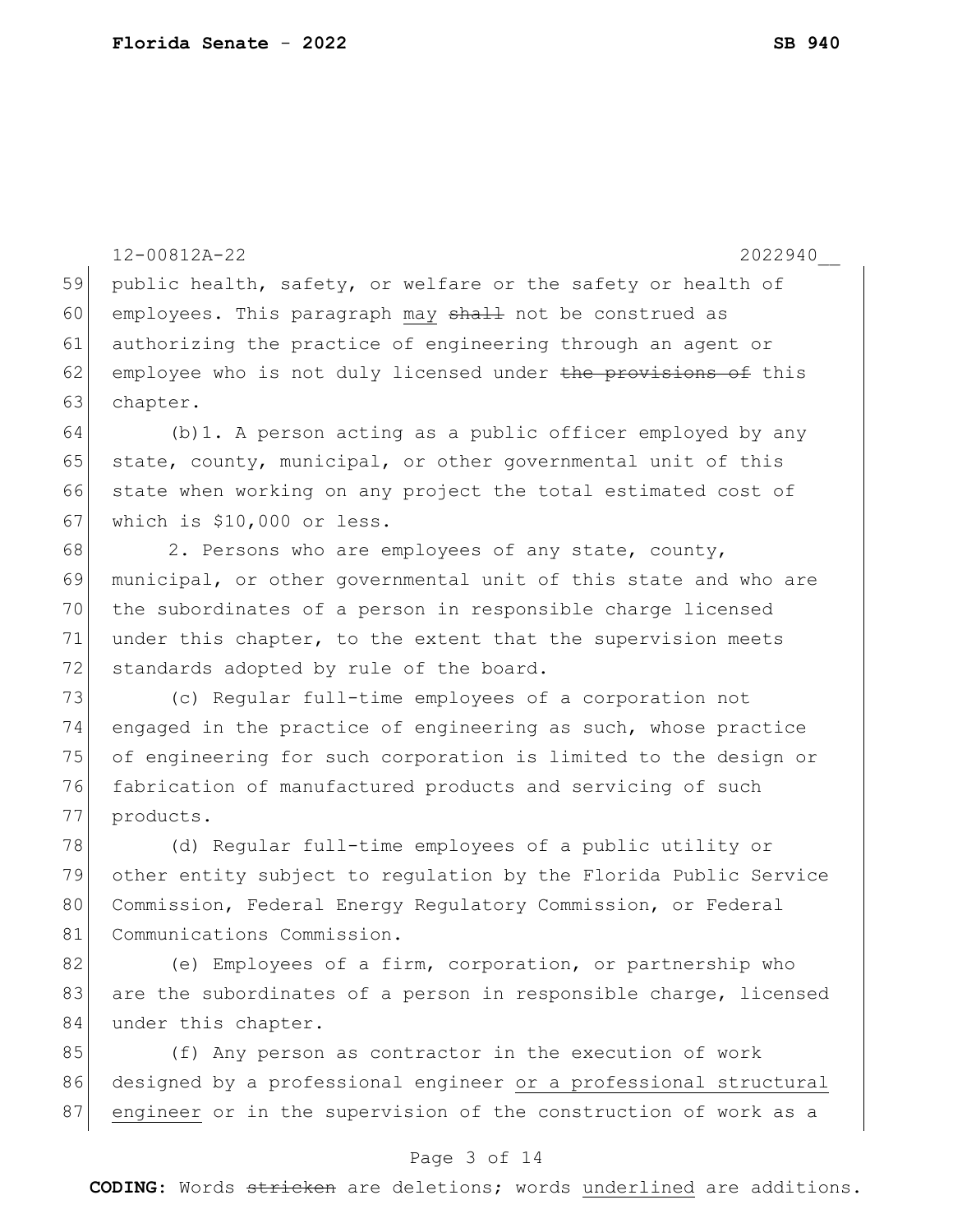12-00812A-22 2022940\_\_

88 foreman or superintendent.

89 (g) A licensed surveyor and mapper who takes, or contracts 90 for, professional engineering services incidental to her or his 91 practice of surveying and mapping and who delegates such 92 engineering services to a licensed professional engineer 93 qualified within her or his firm or contracts for such 94 professional engineering services to be performed by others who 95 are licensed professional engineers under the provisions of this 96 chapter.

97 (h) Any electrical, plumbing, air-conditioning, or 98 mechanical contractor whose practice includes the design and 99 fabrication of electrical, plumbing, air-conditioning, or 100 mechanical systems, respectively, which she or he installs by 101 virtue of a license issued under chapter 489, under former part 102 I of chapter 553, Florida Statutes 2001, or under any special 103 act or ordinance when working on any construction project which:

104 1. Requires an electrical or plumbing or air-conditioning 105 and refrigeration system with a value of \$125,000 or less; and

 2.a. Requires an aggregate service capacity of 600 amperes (240 volts) or less on a residential electrical system or 800 108 amperes (240 volts) or less on a commercial or industrial electrical system;

110 b. Requires a plumbing system with fewer than 250 fixture 111 units; or

112 c. Requires a heating, ventilation, and air-conditioning 113 system not to exceed a 15-ton-per-system capacity, or if the 114 project is designed to accommodate 100 or fewer persons.

115 (i) Any general contractor, certified or registered 116 pursuant to the provisions of chapter 489, when negotiating or

#### Page 4 of 14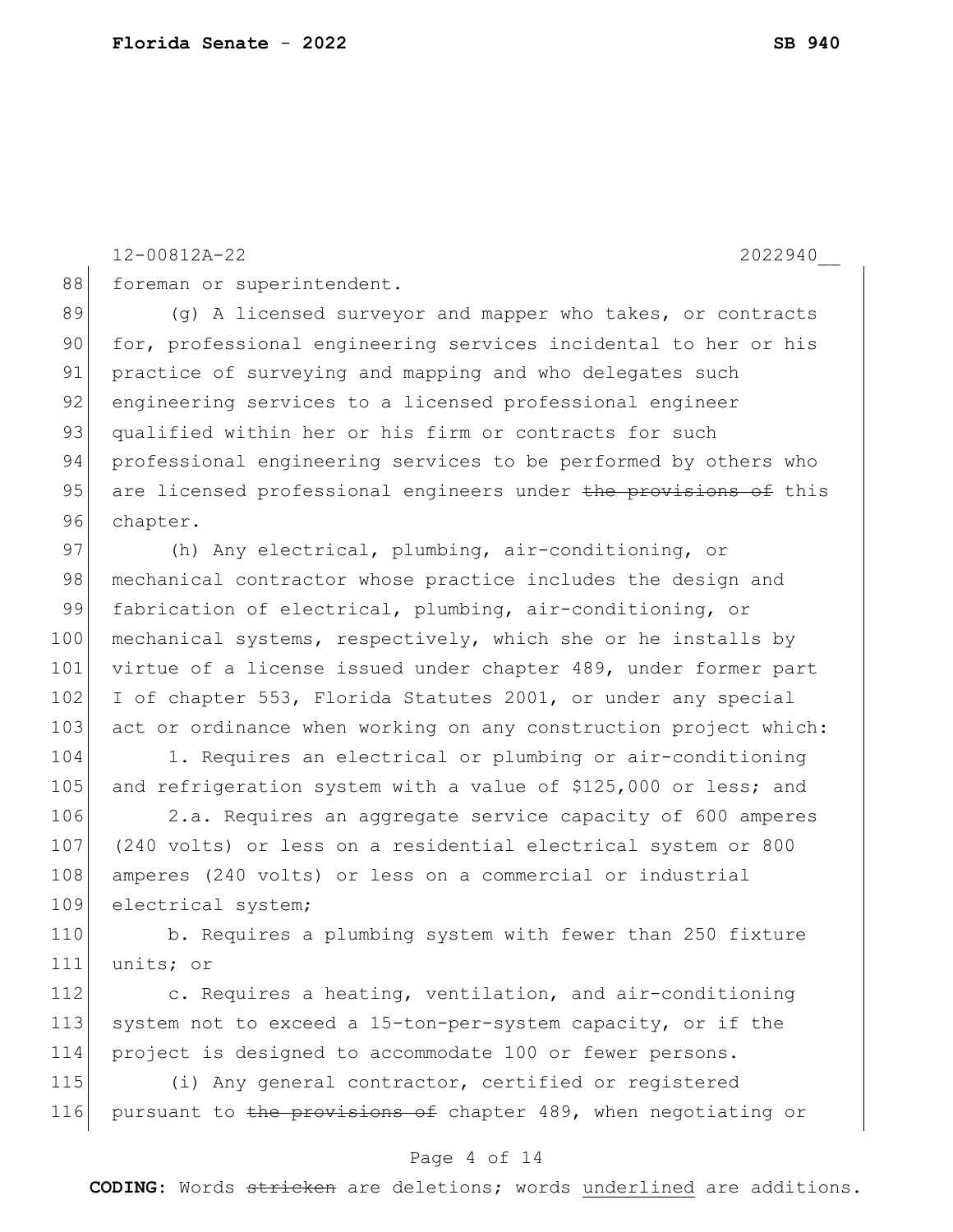|     | 12-00812A-22<br>2022940                                          |  |  |  |  |  |  |  |  |  |  |
|-----|------------------------------------------------------------------|--|--|--|--|--|--|--|--|--|--|
| 117 | performing services under a design-build contract as long as the |  |  |  |  |  |  |  |  |  |  |
| 118 | engineering services offered or rendered in connection with the  |  |  |  |  |  |  |  |  |  |  |
| 119 | contract are offered and rendered by an engineer or a            |  |  |  |  |  |  |  |  |  |  |
| 120 | professional structural engineer licensed under in accordance    |  |  |  |  |  |  |  |  |  |  |
| 121 | with this chapter.                                               |  |  |  |  |  |  |  |  |  |  |
| 122 | (j) Any defense, space, or aerospace company, whether a          |  |  |  |  |  |  |  |  |  |  |
| 123 | sole proprietorship, firm, limited liability company,            |  |  |  |  |  |  |  |  |  |  |
| 124 | partnership, joint venture, joint stock association,             |  |  |  |  |  |  |  |  |  |  |
| 125 | corporation, or other business entity, subsidiary, or affiliate, |  |  |  |  |  |  |  |  |  |  |
| 126 | or any employee, contract worker, subcontractor, or independent  |  |  |  |  |  |  |  |  |  |  |
| 127 | contractor of the defense, space, or aerospace company who       |  |  |  |  |  |  |  |  |  |  |
| 128 | provides engineering for aircraft, space launch vehicles, launch |  |  |  |  |  |  |  |  |  |  |
| 129 | services, satellites, satellite services, or other defense,      |  |  |  |  |  |  |  |  |  |  |
| 130 | space, or aerospace-related product or services, or components   |  |  |  |  |  |  |  |  |  |  |
| 131 | thereof.                                                         |  |  |  |  |  |  |  |  |  |  |
| 132 | Section 2. Subsections (10) through (12) of section              |  |  |  |  |  |  |  |  |  |  |
| 133 | 471.005, Florida Statutes, are renumbered as subsections (12)    |  |  |  |  |  |  |  |  |  |  |
| 134 | through (14), respectively, present subsection (10) is amended,  |  |  |  |  |  |  |  |  |  |  |
| 135 | and new subsections (10) and (11) are added to that section, to  |  |  |  |  |  |  |  |  |  |  |
| 136 | read:                                                            |  |  |  |  |  |  |  |  |  |  |
| 137 | 471.005 Definitions. - As used in this chapter, the term:        |  |  |  |  |  |  |  |  |  |  |
| 138 | (10) "Professional structural engineer" means a person who       |  |  |  |  |  |  |  |  |  |  |
| 139 | is licensed to engage in the practice of professional structural |  |  |  |  |  |  |  |  |  |  |
| 140 | engineering under this chapter.                                  |  |  |  |  |  |  |  |  |  |  |
| 141 | (11) "Professional structural engineering" means a service       |  |  |  |  |  |  |  |  |  |  |
| 142 | or creative work that includes the structural analysis and       |  |  |  |  |  |  |  |  |  |  |
| 143 | design of structural components or systems for threshold         |  |  |  |  |  |  |  |  |  |  |
| 144 | buildings as defined in s. 553.71. The term includes engineering |  |  |  |  |  |  |  |  |  |  |
| 145 | which requires significant structural engineering education,     |  |  |  |  |  |  |  |  |  |  |

# Page 5 of 14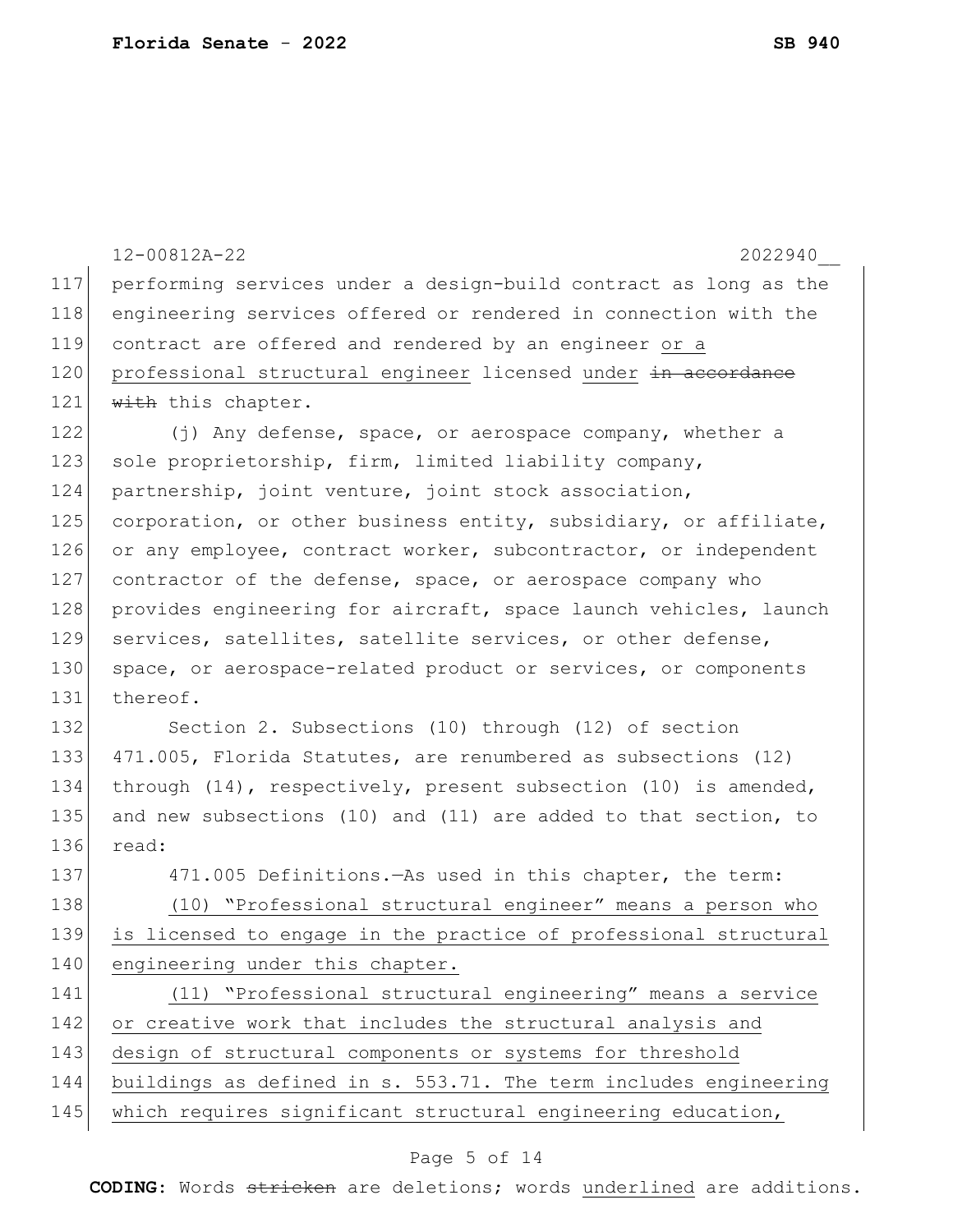|     | 12-00812A-22<br>2022940                                               |
|-----|-----------------------------------------------------------------------|
| 146 | training, experience, and examination, as determined by the           |
| 147 | board.                                                                |
| 148 | $(12)$ $(10)$ "Retired professional engineer," or "professional       |
| 149 | engineer, retired," "retired professional structural engineer,"       |
| 150 | or "professional structural engineer, retired" means a person         |
| 151 | who has been duly licensed as a professional engineer by the          |
| 152 | board and who chooses to relinquish or not to renew his or her        |
| 153 | license and applies to and is approved by the board to be             |
| 154 | granted the title "Professional Engineer, Retired" or                 |
| 155 | "Professional Structural Engineer, Retired."                          |
| 156 | Section 3. Paragraph (a) of subsection (2) of section                 |
| 157 | 471.013, Florida Statutes, is amended to read:                        |
| 158 | 471.013 Examinations; prerequisites.-                                 |
| 159 | (2) (a) The board may refuse to certify an applicant for              |
| 160 | failure to satisfy the requirement of good moral character only       |
| 161 | if:                                                                   |
| 162 | 1. There is a substantial connection between the lack of              |
| 163 | good moral character of the applicant and the professional            |
| 164 | responsibilities of a licensed engineer or licensed professional      |
| 165 | structural engineer; and                                              |
| 166 | 2. The finding by the board of lack of good moral character           |
| 167 | is supported by clear and convincing evidence.                        |
| 168 | Section 4. Subsections (3) through (7) of section 471.015,            |
| 169 | Florida Statutes, are renumbered as subsections $(4)$ through $(8)$ , |
| 170 | respectively, present subsection (3) is amended, and a new            |
| 171 | subsection (3) is added to that section, to read:                     |
| 172 | $471.015$ Licensure.-                                                 |
| 173 | (3) (a) The management corporation shall issue a                      |
| 174 | professional structural engineer license to any applicant whom        |
|     | Page 6 of 14                                                          |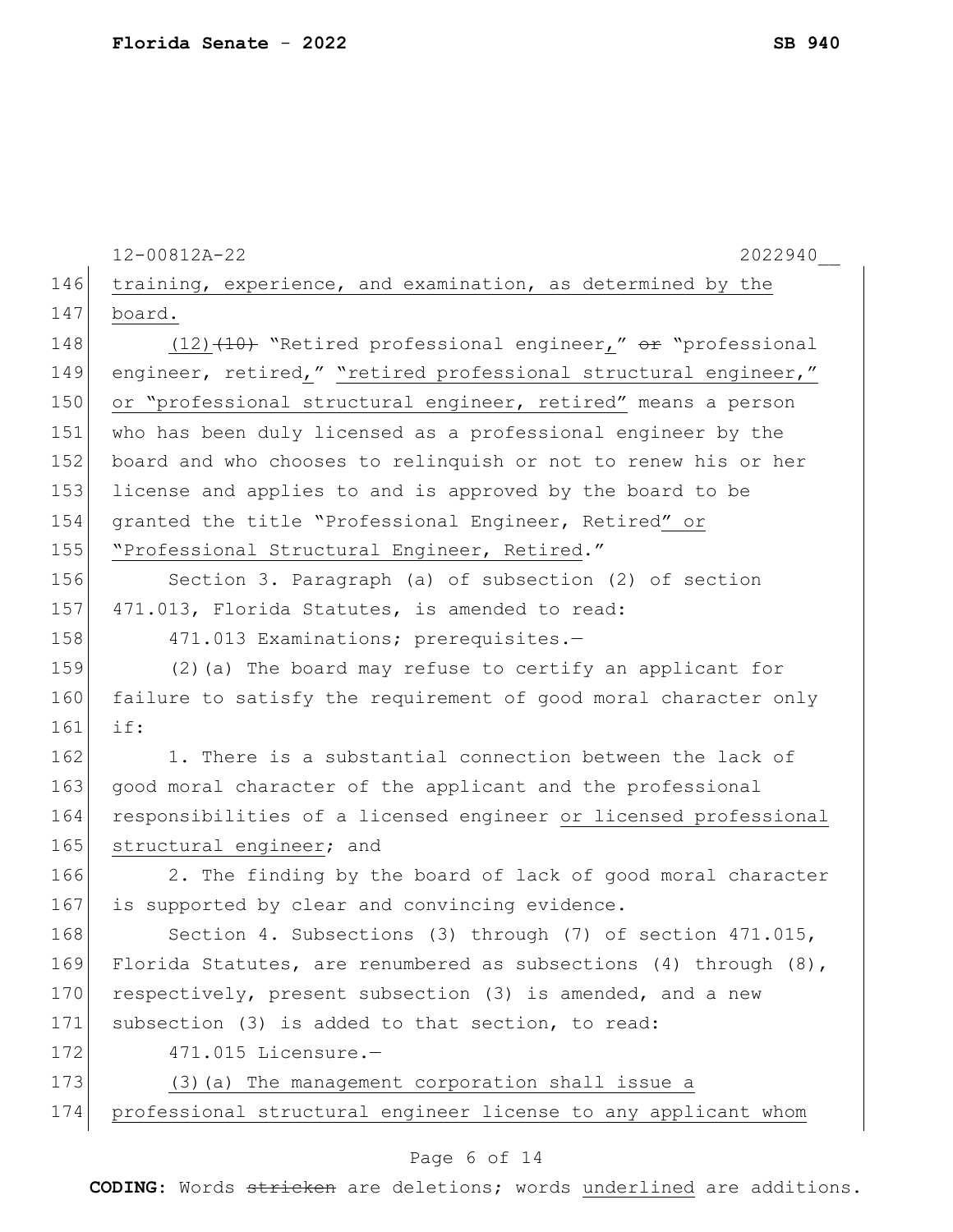|     | 12-00812A-22<br>2022940                                          |
|-----|------------------------------------------------------------------|
| 175 | the board certifies as qualified to practice professional        |
| 176 | structural engineering and who meets all of the following        |
| 177 | requirements:                                                    |
| 178 | 1. Is licensed under this chapter as an engineer or is           |
| 179 | qualified for licensure as an engineer.                          |
| 180 | 2. Submits an application in the format prescribed by the        |
| 181 | board.                                                           |
| 182 | 3. Provides satisfactory evidence of good moral character,       |
| 183 | as defined by the board.                                         |
| 184 | 4. Provides a record of 4 years of active structural             |
| 185 | engineering experience, as defined by the board, under the       |
| 186 | supervision of a licensed professional engineer.                 |
| 187 | 5. Has successfully passed the 16-hour National Council of       |
| 188 | Examiners for Engineering and Surveying Structural Engineering   |
| 189 | examination.                                                     |
| 190 | (b) Before March 1, 2024, an applicant who satisfies the         |
| 191 | requirements of subparagraphs (a)1.-4. may satisfy subparagraph  |
| 192 | (a) $5.$ by:                                                     |
| 193 | 1. Submitting a signed affidavit in the format prescribed        |
| 194 | by the board which states that the applicant is currently a      |
| 195 | licensed engineer in this state and has been engaged in the      |
| 196 | practice of structural engineering with a record of at least 4   |
| 197 | years of active structural engineering design experience;        |
| 198 | 2. Possessing a current professional engineering license         |
| 199 | and filing the necessary documentation as required by the board, |
| 200 | or possessing a current threshold inspector license; and         |
| 201 | 3. Agreeing to meet with the board or a representative of        |
| 202 | the board, upon the board's request, for the purpose of          |
| 203 | evaluating the applicant's qualifications for licensure.         |
|     |                                                                  |

# Page 7 of 14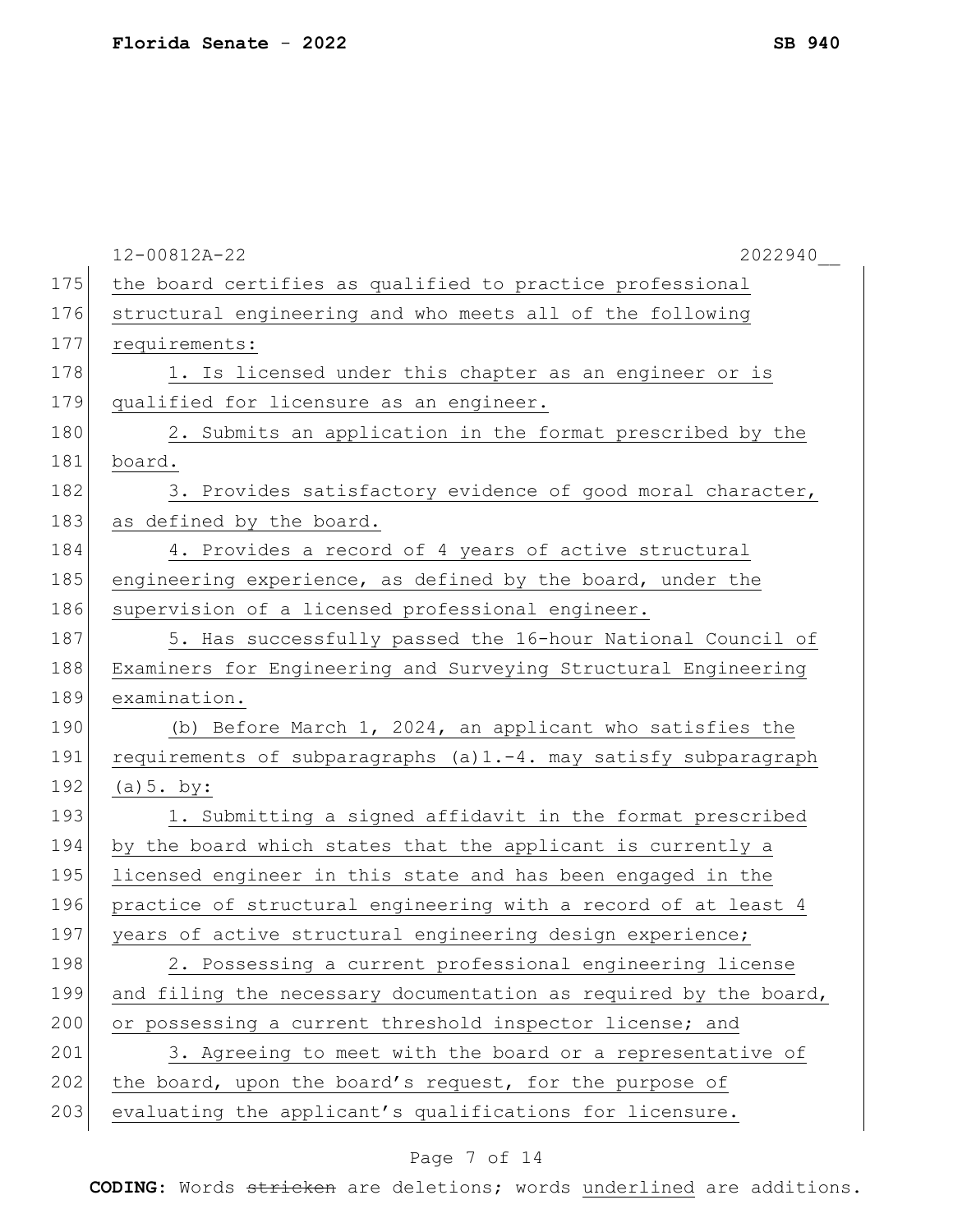|     | $12 - 00812A - 22$<br>2022940                                       |
|-----|---------------------------------------------------------------------|
| 204 | (c) An applicant who qualifies for licensure as an engineer         |
| 205 | under s. 471.013 may simultaneously apply for licensure as a        |
| 206 | professional structural engineer if all requirements of s.          |
| 207 | 471.013 and this subsection are met.                                |
| 208 | $(4)$ $(3)$ The board shall certify as qualified for a license      |
| 209 | by endorsement an applicant who:                                    |
| 210 | (a) In engineering, by endorsement, an applicant who                |
| 211 | qualifies to take the fundamentals examination and the              |
| 212 | principles and practice examination as set forth in s. 471.013,     |
| 213 | has passed a United States national, regional, state, or            |
| 214 | territorial licensing examination that is substantially             |
| 215 | equivalent to the fundamentals examination and principles and       |
| 216 | practice examination required by s. 471.013, and has satisfied      |
| 217 | the experience requirements set forth in paragraph $(2)$ (a) and s. |
| 218 | 471.013; $\Theta$ r                                                 |
| 219 | (b) In engineering or professional structural engineering,          |
| 220 | by endorsement, an applicant who holds a valid license to           |
| 221 | practice engineering or, for professional structural                |
| 222 | engineering, an applicant who holds a valid license to practice     |
| 223 | professional structural engineering, issued by another state or     |
| 224 | territory of the United States, if the criteria for issuance of     |
| 225 | the license were substantially the same as the licensure            |
| 226 | criteria that existed in this state at the time the license was     |
| 227 | issued; or                                                          |
| 228 | (c) In professional structural engineering, by endorsement,         |
| 229 | an applicant who holds a valid license to practice professional     |
| 230 | structural engineering issued by another state or territory of      |
| 231 | the United States and who has successfully passed one of the        |
| 232 | following 16-hour examination combinations:                         |
|     |                                                                     |

# Page 8 of 14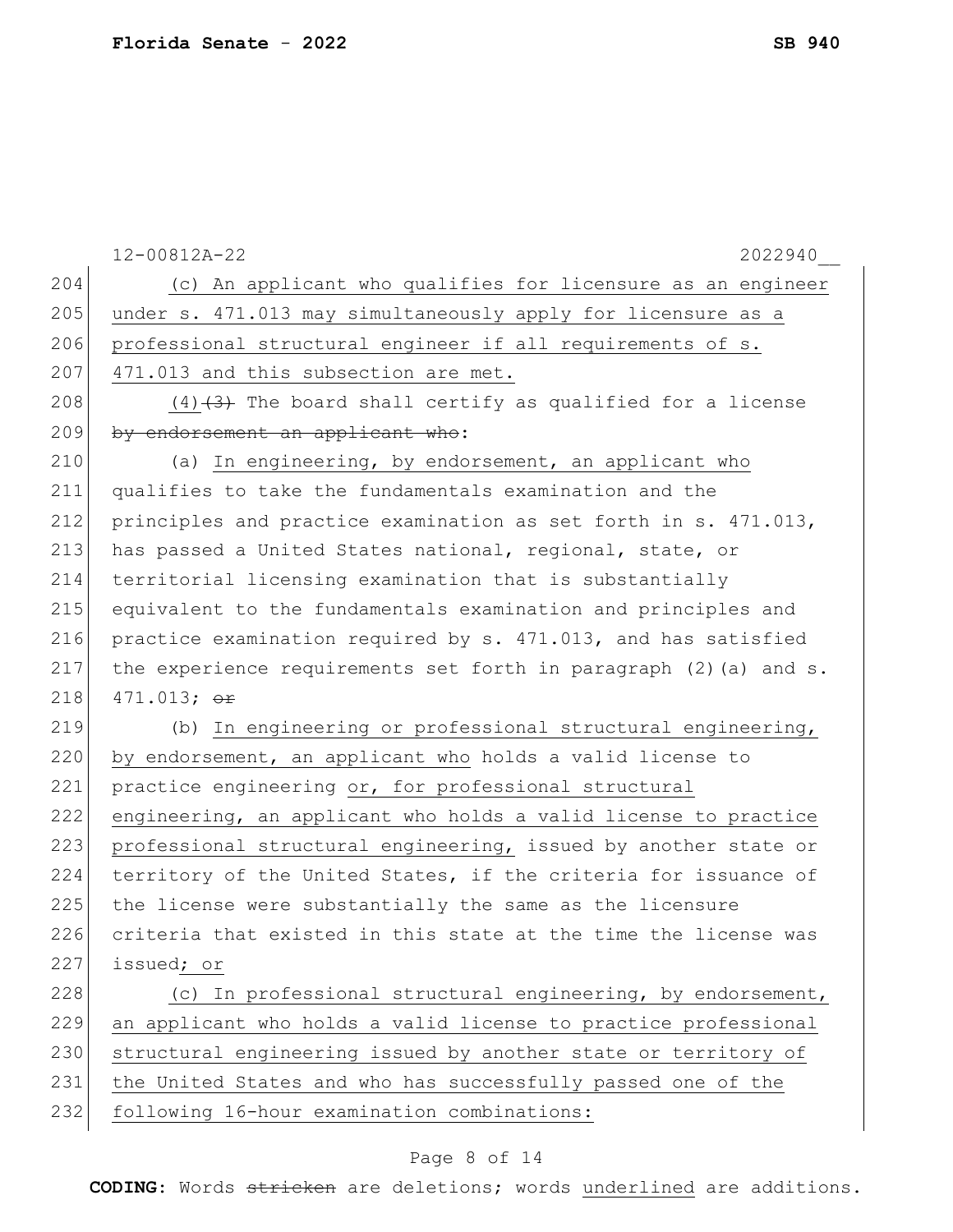|     | 12-00812A-22<br>2022940                                          |
|-----|------------------------------------------------------------------|
| 233 | 1. The 8-hour National Council of Examiners for Engineering      |
| 234 | and Surveying Structural Engineering I examination and the 8-    |
| 235 | hour National Council of Examiners for Engineering and Surveying |
| 236 | Structural Engineering II examination.                           |
| 237 | 2. The 8-hour National Council of Examiners for Engineering      |
| 238 | and Surveying Structural Engineering II examination and either   |
| 239 | the 8-hour National Council of Examiners for Engineering and     |
| 240 | Surveying Civil: Structural examination or the 8-hour National   |
| 241 | Council of Examiners for Engineering and Surveying Architectural |
| 242 | Engineering examination.                                         |
| 243 | 3. The 16-hour Western States Structural Engineering             |
| 244 | examination.                                                     |
| 245 | 4. The 8-hour National Council of Examiners for Engineering      |
| 246 | and Surveying Structural Engineering II examination and either   |
| 247 | the 8-hour California Structural Engineering Seismic III         |
| 248 | examination or the 8-hour Washington Structural Engineering III  |
| 249 | examination.                                                     |
| 250 | Section 5. Section 471.019, Florida Statutes, is amended to      |
| 251 | read:                                                            |
| 252 | 471.019 Reactivation. - The board shall establish by rule a      |
| 253 | reinstatement process for void licenses. The rule shall          |
| 254 | prescribe appropriate continuing education requirements for      |
| 255 | reactivating a license. The continuing education requirements    |
| 256 | for reactivating a license for a licensed engineer or a licensed |
| 257 | professional structural engineer may not exceed the continuing   |
| 258 | education requirements prescribed pursuant to s. 471.017 for     |
| 259 | each year the license was inactive.                              |
| 260 | Section 6. Subsection (2) of section 471.025, Florida            |
| 261 | Statutes, is amended to read:                                    |

# Page 9 of 14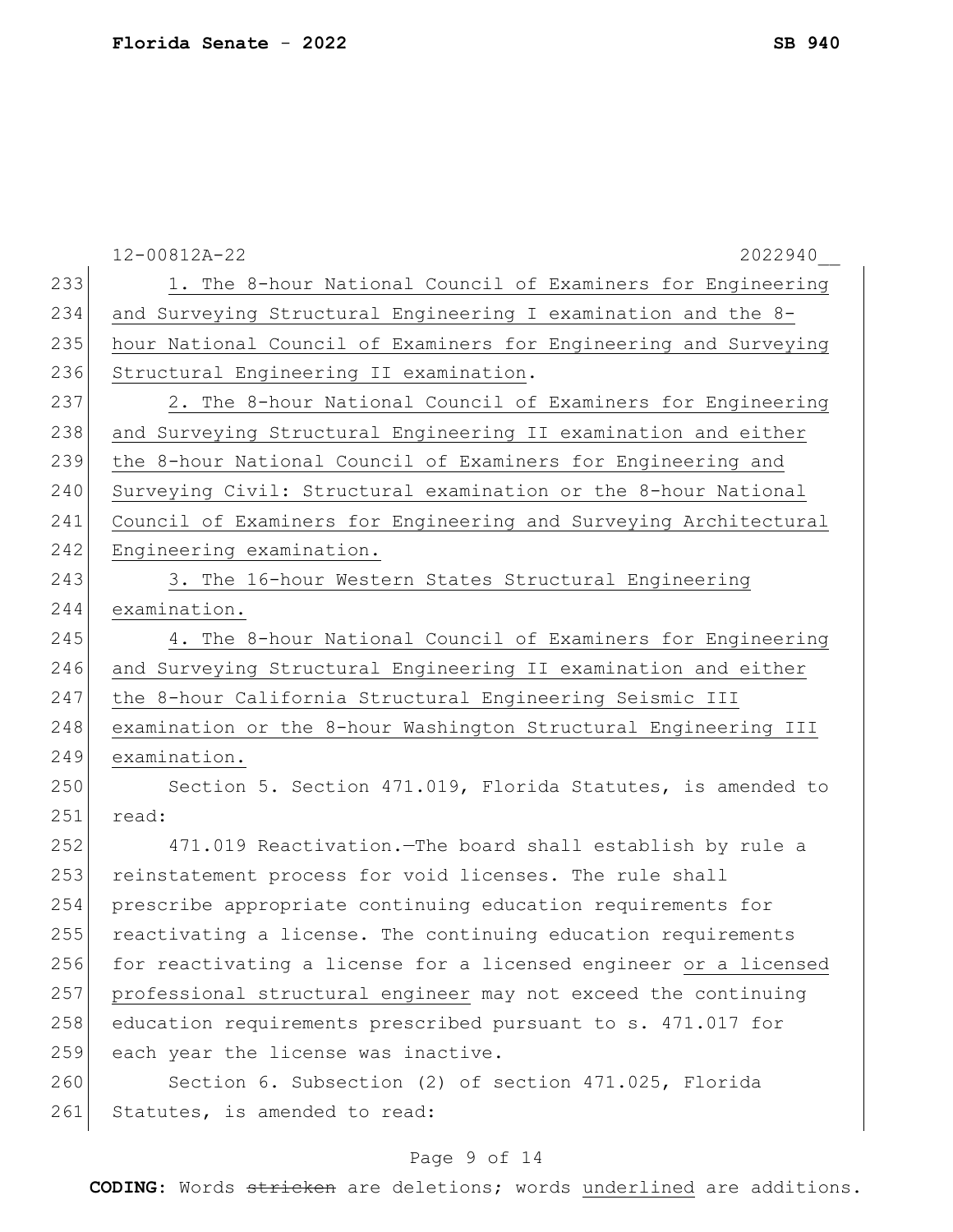|     | 12-00812A-22<br>2022940                                         |
|-----|-----------------------------------------------------------------|
| 262 | $471.025$ Seals.-                                               |
| 263 | (2) It is unlawful for any person to seal or digitally sign     |
| 264 | any document with a seal or digital signature after his or her  |
| 265 | license has expired or been revoked or suspended, unless such   |
| 266 | license is has been reinstated or reissued. When an engineer's  |
| 267 | or a professional structural engineer's license is has been     |
| 268 | revoked or suspended by the board, the licensee shall, within a |
| 269 | period of 30 days after the revocation or suspension has become |
| 270 | effective, surrender his or her seal to the executive director  |
| 271 | of the board and confirm to the executive director the          |
| 272 | cancellation of the licensee's digital signature in accordance  |
| 273 | with ss. 668.001-668.006. In the event the engineer's license   |
| 274 | has been suspended for a period of time, his or her seal shall  |
| 275 | be returned to him or her upon expiration of the suspension     |
| 276 | period.                                                         |
| 277 | Section 7. Paragraphs (b) through (g) of subsection (1) of      |
| 278 | section 471.031, Florida Statutes, are redesignated as          |
| 279 | paragraphs (c) through (h), respectively, present paragraph (b) |
| 280 | of that subsection is amended, and a new paragraph (b) is added |
| 281 | to that subsection, to read:                                    |
| 282 | 471.031 Prohibitions; penalties.-                               |
| 283 | (1) A person may not:                                           |
| 284 | (b) Beginning March 1, 2024, practice professional              |
| 285 | structural engineering unless the person is licensed as a       |
| 286 | professional structural engineer or is exempt from licensure    |
| 287 | under this chapter.                                             |
| 288 | (c) $(b+1)$ . Except as provided in subparagraph 2. or          |
| 289 | subparagraph 3., use the name or title "professional engineer"  |
| 290 | or any other title, designation, words, letters, abbreviations, |

# Page 10 of 14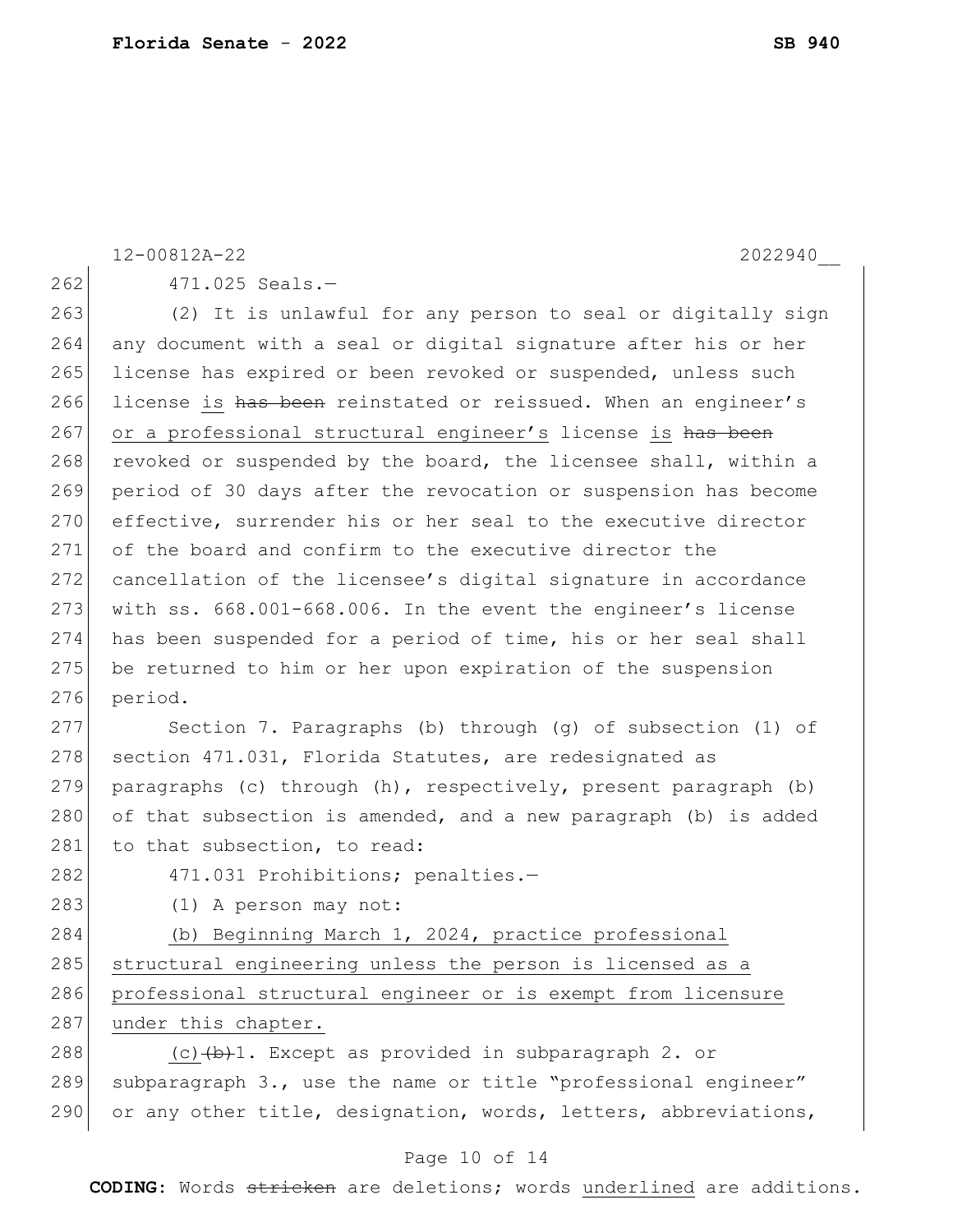12-00812A-22 2022940\_\_ 291 or device tending to indicate that such person holds an active 292 license as an engineer when the person is not licensed under 293 this chapter, including, but not limited to, the following 294 titles: "agricultural engineer," "air-conditioning engineer," 295 | "architectural engineer," "building engineer," "chemical 296 engineer," "civil engineer," "control systems engineer," 297 | "electrical engineer," "environmental engineer," "fire 298 protection engineer," "industrial engineer," "manufacturing 299 engineer," "mechanical engineer," "metallurgical engineer," 300 "mining engineer," "minerals engineer," "marine engineer," 301 "nuclear engineer," "petroleum engineer," "plumbing engineer," 302 "structural engineer," "transportation engineer," "software 303 engineer," "computer hardware engineer," or "systems engineer." 304 2. Any person who is exempt from licensure under s. 305  $\vert$  471.003(2)(j) may use the title or personnel classification of 306 "engineer" in the scope of his or her work under that exemption 307 if the title does not include or connote the term "professional 308 engineer," "registered engineer," "licensed engineer," 309 "registered professional engineer," or "licensed professional 310 engineer," "licensed structural engineer," "professional 311 structural engineer," or "registered structural engineer." 312 3. Any person who is exempt from licensure under s.  $313$  471.003(2)(c) or (e) may use the title or personnel 314 classification of "engineer" in the scope of his or her work 315 under that exemption if the title does not include or connote 316 the term "professional engineer," "registered engineer," 317 "licensed engineer," "registered professional engineer," or 318 "licensed professional engineer," "licensed structural 319 engineer," "professional structural engineer," "registered

#### Page 11 of 14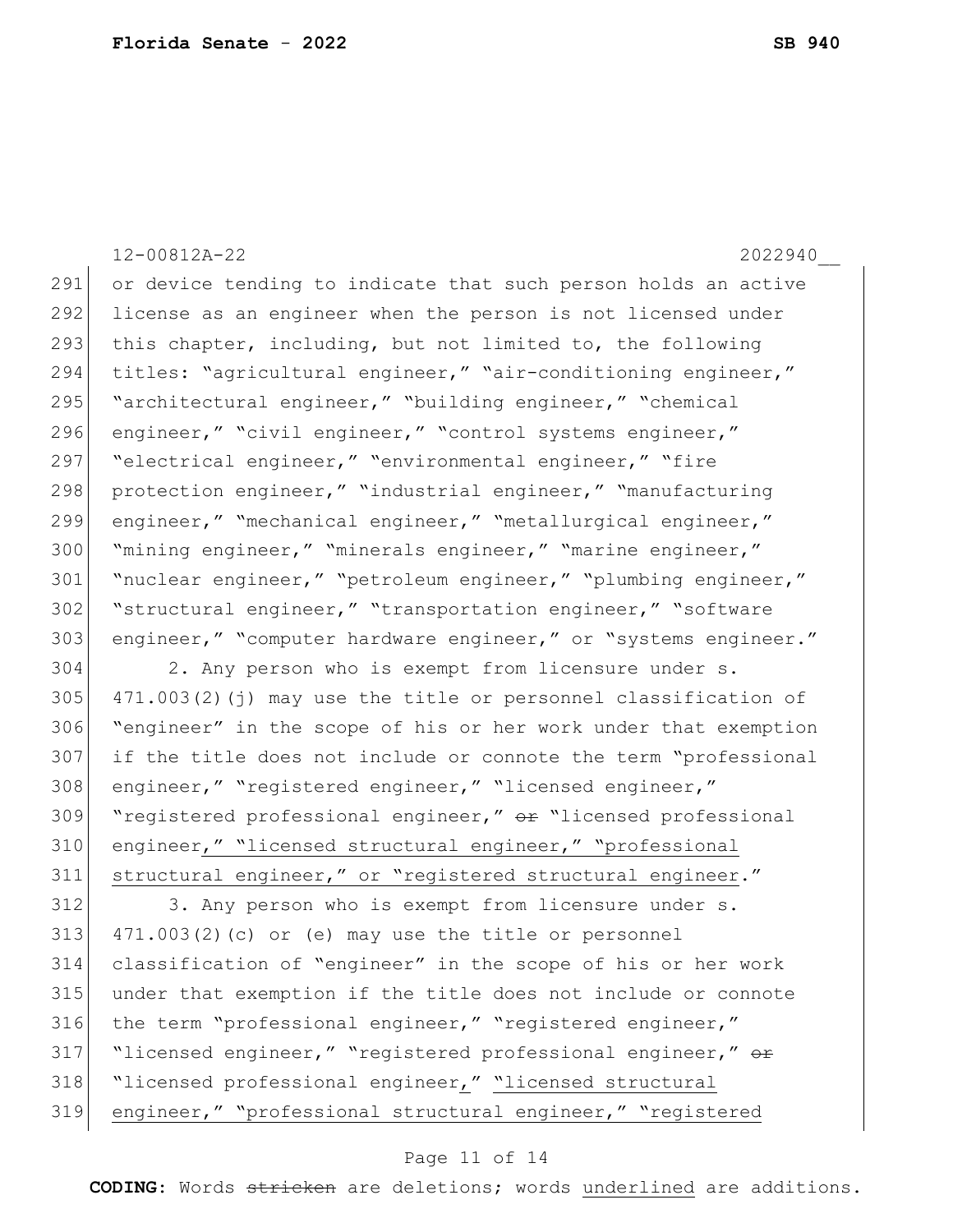|     | 12-00812A-22<br>2022940                                          |
|-----|------------------------------------------------------------------|
| 320 | structural engineer," or "structural engineer," and if that      |
| 321 | person is a graduate from an approved engineering curriculum of  |
| 322 | 4 years or more in a school, college, or university which has    |
| 323 | been approved by the board.                                      |
| 324 | Section 8. Paragraphs (b) through (e) and (g) of subsection      |
| 325 | (1) and subsection (4) of section 471.033, Florida Statutes, are |
| 326 | amended to read:                                                 |
| 327 | 471.033 Disciplinary proceedings.-                               |
| 328 | (1) The following acts constitute grounds for which the          |
| 329 | disciplinary actions in subsection (3) may be taken:             |
| 330 | (b) Attempting to procure a license to practice engineering      |
| 331 | or professional structural engineering by bribery or fraudulent  |
| 332 | misrepresentations.                                              |
| 333 | (c) Having a license to practice engineering or                  |
| 334 | professional structural engineering revoked, suspended, or       |
| 335 | otherwise acted against, including the denial of licensure, by   |
| 336 | the licensing authority of another state, territory, or country- |
| 337 | for any act that would constitute a violation of this chapter or |
| 338 | chapter 455.                                                     |
| 339 | (d) Being convicted or found guilty of, or entering a plea       |
| 340 | of nolo contendere to, regardless of adjudication, a crime in    |
| 341 | any jurisdiction which directly relates to the practice of       |
| 342 | engineering, professional structural engineering, or the ability |
| 343 | to practice engineering or professional structural engineering.  |
| 344 | (e) Making or filing a report or record that the licensee        |
| 345 | knows to be false, willfully failing to file a report or record  |
| 346 | required by state or federal law, willfully impeding or          |
| 347 | obstructing such filing, or inducing another person to impede or |
| 348 | obstruct such filing. Such reports or records include only those |

# Page 12 of 14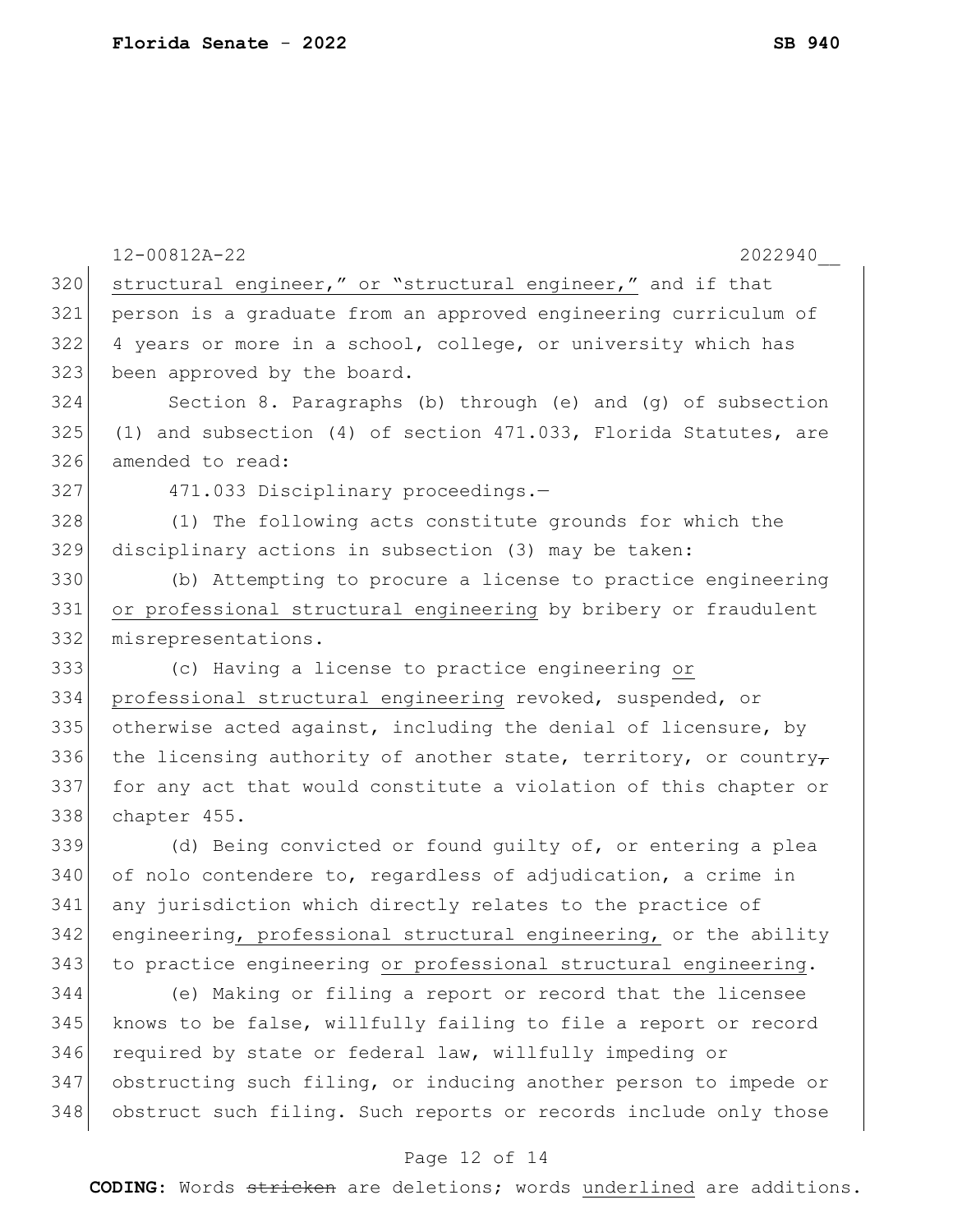|     | 12-00812A-22<br>2022940                                             |
|-----|---------------------------------------------------------------------|
| 349 | that are signed in the capacity of a licensed engineer or           |
| 350 | licensed professional structural engineer.                          |
| 351 | (g) Engaging in fraud or deceit, negligence, incompetence,          |
| 352 | or misconduct $\tau$ in the practice of engineering or professional |
| 353 | structural engineering.                                             |
| 354 | (4) The management corporation shall reissue the license of         |
| 355 | a disciplined engineer, professional structural engineer, or        |
| 356 | business upon certification by the board that the disciplined       |
| 357 | person has complied with all of the terms and conditions set        |
| 358 | forth in the final order.                                           |
| 359 | Section 9. Subsection (1) of section 471.037, Florida               |
| 360 | Statutes, is amended to read:                                       |
| 361 | 471.037 Effect of chapter locally.-                                 |
| 362 | (1) Nothing contained in this chapter shall be construed to         |
| 363 | repeal, amend, limit, or otherwise affect any local building        |
| 364 | code or zoning law or ordinance, now or hereafter enacted, which    |
| 365 | is more restrictive with respect to the services of licensed        |
| 366 | engineers or licensed professional structural engineers than the    |
| 367 | provisions of this chapter.                                         |
| 368 | Section 10. Subsection (3) of section 471.0385, Florida             |
| 369 | Statutes, is amended to read:                                       |
| 370 | 471.0385 Court action; effect. - If any provision of s.             |
| 371 | 471.038 is held to be unconstitutional or is held to violate the    |
| 372 | state or federal antitrust laws, the following shall occur:         |
| 373 | (3) The Executive Office of the Governor, notwithstanding           |
| 374 | chapter 216, is authorized to reestablish positions, budget         |
| 375 | authority, and salary rate necessary to carry out the               |
| 376 | department's responsibilities related to the regulation of          |
| 377 | professional engineers and professional structural engineers.       |
|     |                                                                     |

#### Page 13 of 14